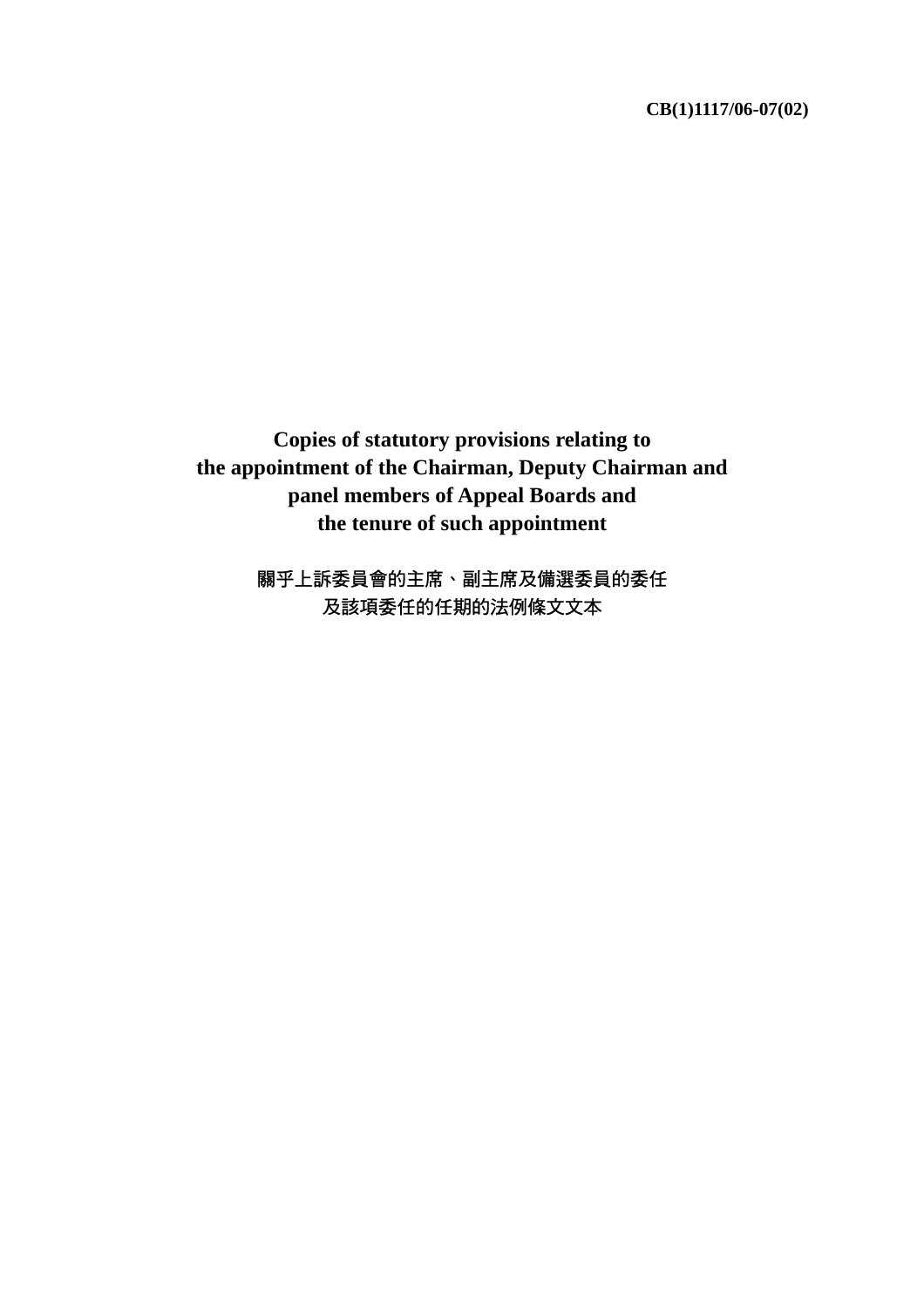|          |           |          | <b>Board panel</b>            |                          |            |
|----------|-----------|----------|-------------------------------|--------------------------|------------|
| Section: | <b>28</b> | Heading: | <b>Constitution of Appeal</b> | Version Date: 01/07/1997 |            |
|          |           |          | ORDINANCE                     | Number:                  |            |
| Chapter: | 466       | Title:   | <b>DUMPING AT SEA</b>         | Gazette                  | 34 of 2000 |

(1) The Chief Executive may appoint a person who is qualified for appointment as a District Judge under section 5 of the District Court Ordinance (Cap 336) and who is not a public officer as Chairman to sit on all Appeal Boards. (Amended 34 of 2000 s. 3)

(2) The term of appointment for the Chairman is not more than 3 years and he may be reappointed.

(3) The Chief Executive may appoint a panel of persons whom he considers suitable as members of an Appeal Board. (Amended 34 of 2000 s. 3)

(4) The term of appointment for a member of the panel is not more than 3 years and he may be reappointed.

(5) Appointments under this section are to be published in the Gazette.

(Enacted 1995)

| 章: | 466       | 標題: | 海上傾倒物料條例                        |            |
|----|-----------|-----|---------------------------------|------------|
|    |           |     |                                 | 34 of 2000 |
| 條: | <b>28</b> |     | 條文標題:上訴委員會委員團的 版本日期: 01/07/1997 |            |
|    |           |     | 組成                              |            |

\_\_\_\_\_\_\_\_\_\_\_\_\_\_\_\_\_\_\_\_\_\_\_\_\_\_\_\_\_\_\_\_\_\_\_\_\_\_

附註:

具追溯力的適應化修訂─見 1998 年第 25 號第 2 條;2000 年第 34 號第 3 條

(1) 行政長官可委任有資格根據《區域法院條例》(第 336 章)第 5 條獲委任為 區域法院法官的人,出任所有上訴委員會的主席,但該人不得是公職人員。 (由 1998 年第 25 號第 2 條修訂;由 2000 年第 34 號第 3 條修訂)

(2) 主席的任期不得超過 3 年,但可再獲委任。

(3) 行政長官可委出委員團,而該委員團中的人均為行政長官認為適合擔任上 訴委員會委員的人。 (由 2000 年第 34 號第 3 條修訂)

\_\_\_\_\_\_\_\_\_\_\_\_\_\_\_\_\_\_\_\_\_\_\_\_\_\_\_\_\_\_\_\_\_\_\_\_\_\_

(4) 委員團成員的任期不得超過 3 年,但可再獲委任。

(5) 根據本條作出的委任均須在憲報公布。

(1995 年制定)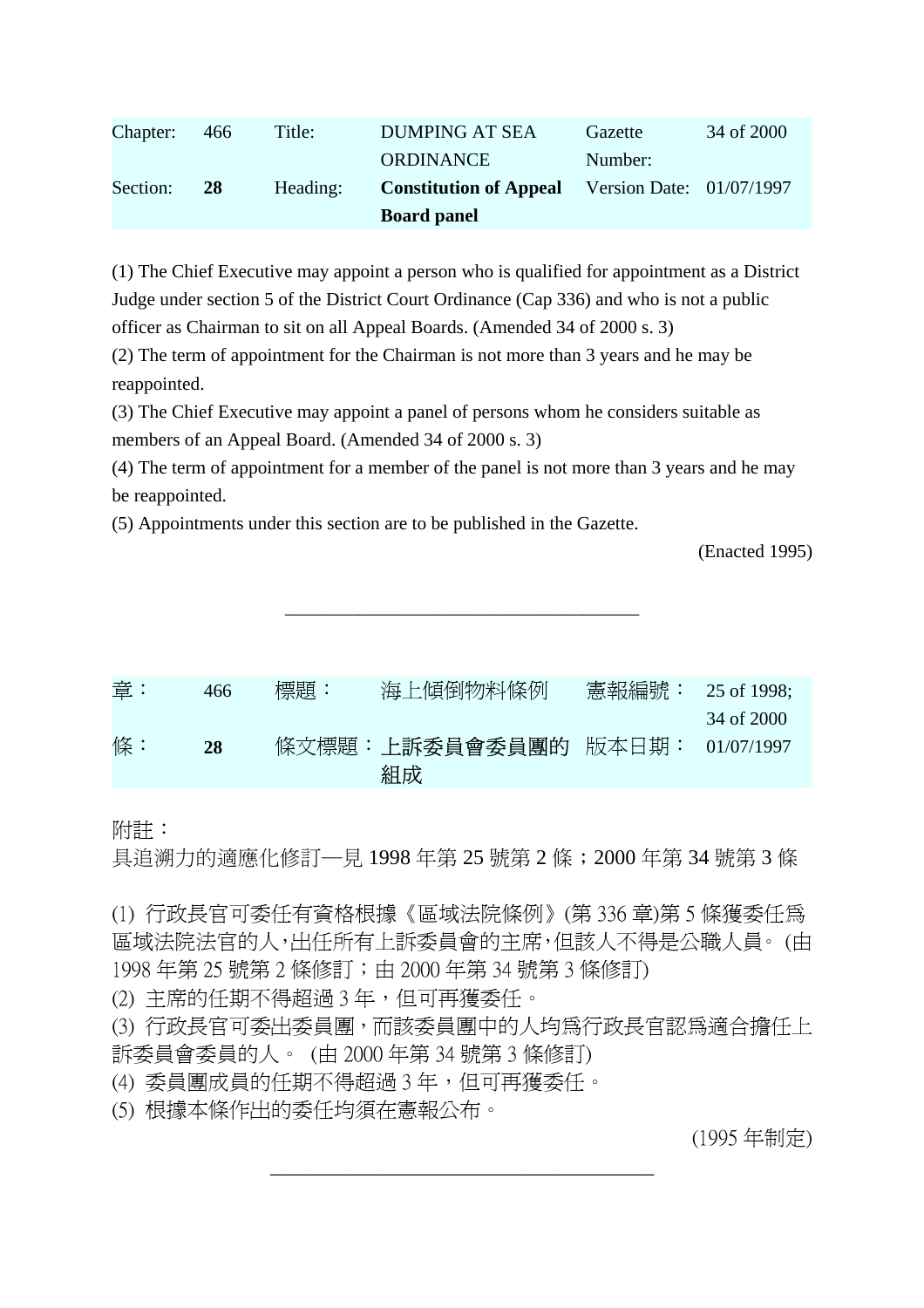| Chapter: 456 | Title:   | <b>CONSUMER GOODS</b>     | Gazette                  |  |
|--------------|----------|---------------------------|--------------------------|--|
|              |          | SAFETY ORDINANCE Number:  |                          |  |
| Section: 14  | Heading: | <b>Appeal Board panel</b> | Version Date: 30/06/1997 |  |

(1) The Secretary shall appoint members to an Appeal Board panel based on the following numbers and categories-

> (a) a chairman and a deputy chairman each of whom shall be a barrister qualified to practise as such or a solicitor qualified to act as such under the Legal Practitioners Ordinance (Cap 159); (b) not more than 5 members who are scientists or technologists with

relevant expertise in consumer goods;

(c) not more than 5 members who are from the consumer goods industry;

(d) not more than 5 members of the general public who do not come within the categories referred to in paragraphs (b) and (c).

(2) A public officer is not eligible for appointment to the Appeal Board panel.

(3) A member shall be appointed for a term determined by the Secretary, and he may set

different terms for each member, and a member may be reappointed at the end of a term.

(Enacted 1994)

| 章: | 456         | 標題: | 消費品安全條例    | - 憲報編號: - L.N. 106 of |      |
|----|-------------|-----|------------|-----------------------|------|
|    |             |     |            |                       | 2002 |
| 條: | $\sqrt{14}$ |     | 條文標題:上訴委員團 | 版本日期: 01/07/2002      |      |

\_\_\_\_\_\_\_\_\_\_\_\_\_\_\_\_\_\_\_\_\_\_\_\_\_\_\_\_\_\_\_\_\_\_\_\_\_\_

(1) 局長須按下列人數及組別委任上訴委員團的成員─ (由 2002 年第 106 號法 律公告修訂)

> (a) 主席及副主席各一名,他們須為根據《執業律師條例》 (第 159 章)具備有關執業資格的大律師或律師;

(b) 不超過 5 名在消費品方面具備有關專長的科學家或科技 專家;

(c) 不超過 5 名來自消費品工業的人士;

(d) 不超過 5 名並非隸屬(b)及(c)段所提述組別的公眾人士。

(2) 公職人員並無資格獲委任為上訴委員團的成員。

(3) 成員的任期由局長決定,而局長可對不同的成員定出不同的任期;成員在 任期屆滿時可再獲委任。 (由 2002 年第 106 號法律公告修訂)

\_\_\_\_\_\_\_\_\_\_\_\_\_\_\_\_\_\_\_\_\_\_\_\_\_\_\_\_\_\_\_\_\_\_\_\_\_\_

(1994 年制定。由 1997 年第 362 號法律公告修訂;由 2000 年第 218 號法律公告修訂)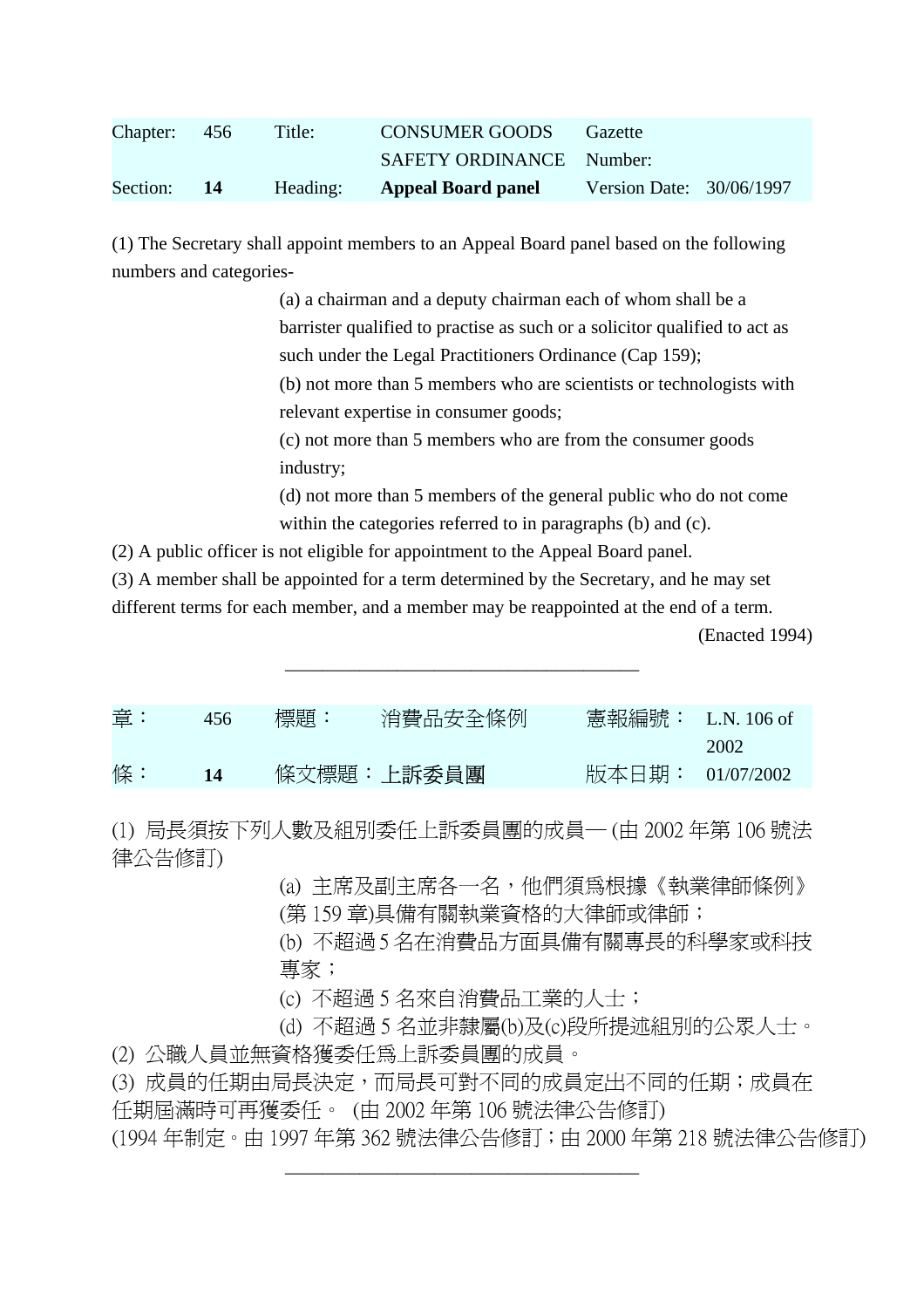| Chapter: | 563 | Title:   | URBAN RENEWAL       | Gazette                    | L.N. 92 of |
|----------|-----|----------|---------------------|----------------------------|------------|
|          |     |          | <b>AUTHORITY</b>    | Number:                    | 2001       |
|          |     |          | <b>ORDINANCE</b>    |                            |            |
| Section: | 27  | Heading: | <b>Appeal Board</b> | Version Date: $01/05/2001$ |            |

(1) The Chief Executive may appoint a panel of persons ("the Appeal Board panel") whom he considers suitable to sit as members of an Appeal Board to hear an appeal under section 28. (2) The Chief Executive shall not appoint-

(a) a director of the Board of the Authority;

(b) an employee of the Authority; or

(c) a public officer,

to the Appeal Board panel.

(3) In subsection (2), "public officer" (公職人員) does not include a judge of the Court of First Instance, a recorder of the Court of First Instance, a deputy judge of the Court of First Instance or a District Judge.

(4) The Chief Executive may appoint a member of the Appeal Board panel as Chairman of the panel and may appoint one or more members as Deputy Chairmen of the panel as he thinks fit.

(5) The Chief Executive may appoint a public officer to be the secretary to the Appeal Board panel who at the same time serves as the secretary to an Appeal Board.

(6) Members of the Appeal Board panel shall be appointed for a term not exceeding 3 years but shall be eligible for reappointment.

(7) Members of the Appeal Board panel may resign at any time by notice in writing given to the Chief Executive.

(8) On receipt of a notice of appeal, the secretary to the Appeal Board panel shall notify the Chairman of the panel who shall, subject to subsections (9), (10), (15) and (20), nominate an Appeal Board to hear the appeal.

(9) The Chairman of the Appeal Board panel shall not nominate an Appeal Board to hear an appeal or act as its Chairman if he has a direct or indirect interest in the appeal.

(10) A Deputy Chairman of the Appeal Board panel designated for the purpose by the Chairman of the panel shall, in the absence of the Chairman of the panel, or if the Chairman of the panel has a direct or indirect interest in an appeal, nominate an Appeal Board to hear the appeal.

(11) Subsection (9) shall apply to a Deputy Chairman of the Appeal Board panel as it applies to the Chairman of the panel.

(12) A member of the Appeal Board panel shall not be nominated to an Appeal Board to hear an appeal or act as its member if he has a direct or indirect interest in the appeal.

(13) Subject to subsections (9), (10), (12), (15) and (20), the Chairman or a Deputy Chairman and 4 other members of the Appeal Board panel shall constitute an Appeal Board to hear an appeal.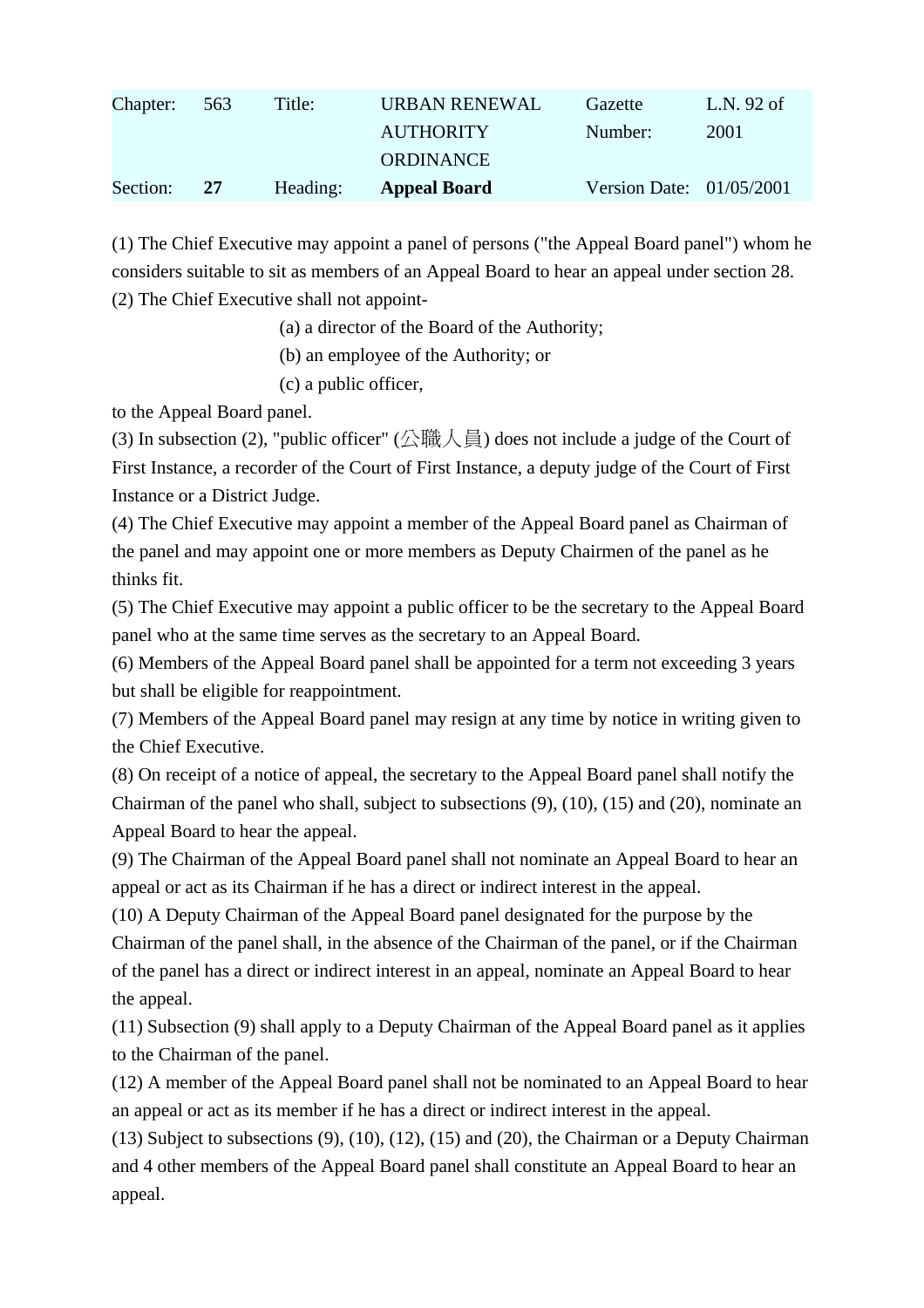(14) Subject to subsections (9), (10), (15) and (20), the Chairman or a Deputy Chairman of the Appeal Board panel shall act as the Chairman of an Appeal Board.

(15) If the Chairman of the Appeal Board panel and the Deputy Chairman designated under subsection (10) have a direct or indirect interest in an appeal, the Chief Executive may appoint another Deputy Chairman or another member of the panel, who does not have a direct or indirect interest in the appeal, to nominate an Appeal Board to hear the appeal and to act as the Chairman of the Appeal Board.

(16) At least 3 members, one of whom must be the Chairman of the Appeal Board, shall be present to hear and determine an appeal.

(17) The Appeal Board shall hear the appeal and a majority of the members hearing the appeal shall determine questions before it.

(18) Where there is an equality of votes in respect of any question to be determined in an appeal, the Chairman of the Appeal Board shall have a casting vote in addition to his original vote.

(19) A member shall not take part in determining the questions before the Appeal Board unless he has been present at all the Appeal Board hearings held in respect of the appeal concerned.

(20) If the Chairman of the Appeal Board panel is precluded by illness or absence from Hong Kong from exercising his functions-

> (a) the Deputy Chairman designated under subsection (10) shall act as Chairman; or

> (b) if the Deputy Chairman designated under that subsection is unable to act as Chairman, the Chief Executive may appoint another Deputy Chairman or another member to act as Chairman.

(21) The Chairman and the members of an Appeal Board may be paid such remuneration and allowances as the Financial Secretary may determine.

\_\_\_\_\_\_\_\_\_\_\_\_\_\_\_\_\_\_\_\_\_\_\_\_\_\_\_\_\_\_\_\_\_\_\_\_\_\_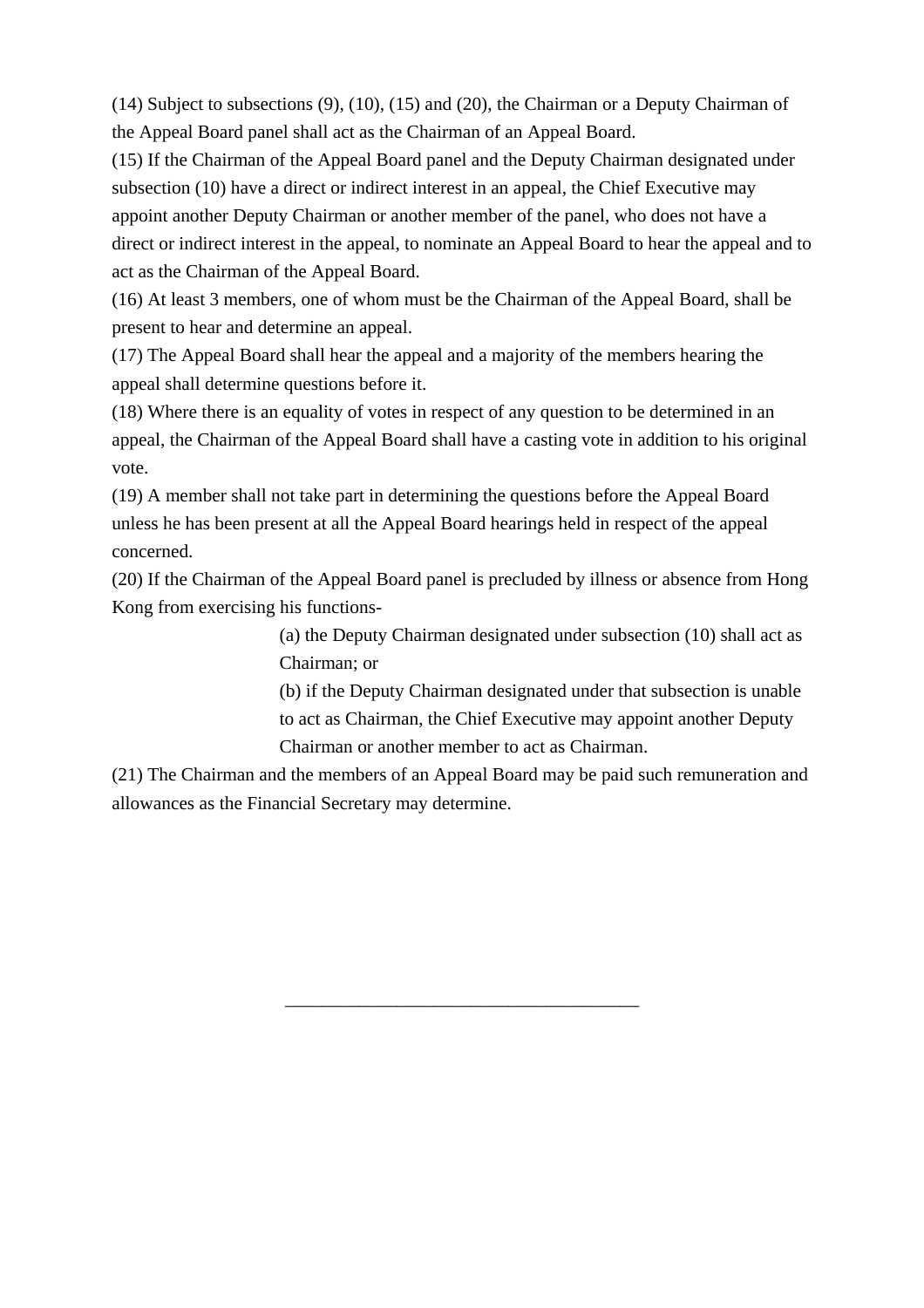| 章: | 563 | 標題: | 市區重建局條例    |                    |      |
|----|-----|-----|------------|--------------------|------|
|    |     |     |            |                    | 2001 |
| 條: | 27  |     | 條文標題:上訴委員會 | 版本日期:   01/05/2001 |      |

(1) 行政長官可委出一個由他認為適宜擔任上訴委員會成員的人組成的委員 團("上訴委員團"),負責聆訊根據第 28 條提出的上訴。

(2) 行政長官不得委任以下人士為上訴委員團成員—

(a) 董事會的成員;

(b) 市建局的僱員;及

(c) 公職人員。

(3) 在第(2)款中,"公職人員"(public officer) 不包括原訟法庭法官、原訟法 庭特委法官、原訟法庭暫委法官或區域法院法官。

(4) 行政長官可委任一名上訴委員團成員為委員團主席,並可視其認為合適而 委任一名或多於一名成員為委員團副主席。

(5) 行政長官可委任一名公職人員為上訴委員團秘書,他同時出任上訴委員會 秘書。

(6) 上訴委員團的成員的任期不得超過 3 年,但有資格再獲委任。

(7) 上訴委員團的成員可隨時向行政長官發出書面通知而辭職。

(8) 在收到上訴通知書後,上訴委員團秘書須通知委員團主席,而在符合第

(9)、(10)、(15)及(20)款的規定下,委員團主席須提名一個上訴委員會以聆訊該 宗上訴。

(9) 上訴委員團主席如在某宗上訴中有直接或間接的利害關係,則不得提名上 訴委員會以聆訊該宗上訴或出任該上訴委員會主席。

(10) 在上訴委員團主席不在時,或如他在某宗上訴中有直接或間接的利害關 係,則一名由他為此目的而指定的上訴委員團副主席須提名一個上訴委員會 以聆訊該宗上訴。

(11) 第(9)款適用於上訴委員團副主席,一如其適用於委員團主席。

(12) 上訴委員團的成員如在某宗上訴中有直接或間接的利害關係,則不得被 提名出任上訴委員會成員以聆訊該宗上訴或出任該上訴委員會的成員。

(13) 在符合第(9)、(10)、(12)、(15)及(20)款的規定下,上訴委員團主席或一名 副主席加上 4 名其他成員即組成一個上訴委員會以聆訊上訴。

(14) 在符合第(9)、(10)、(15)及(20)款的規定下,上訴委員團主席或副主席須出 任上訴委員會主席。

(15) 如上訴委員團主席及根據第(10)款獲指定的副主席在某宗上訴中有直接 或間接的利害關係,行政長官可委任另一名在該宗上訴中沒有直接或間接利 害關係的委員團副主席或成員,由其提名一個上訴委員會以聆訊該宗上訴和 出任該上訴委員會主席。

(16) 須有至少 3 名成員(其中一名須為上訴委員會主席)出席上訴聆訊和就上訴 作出裁定。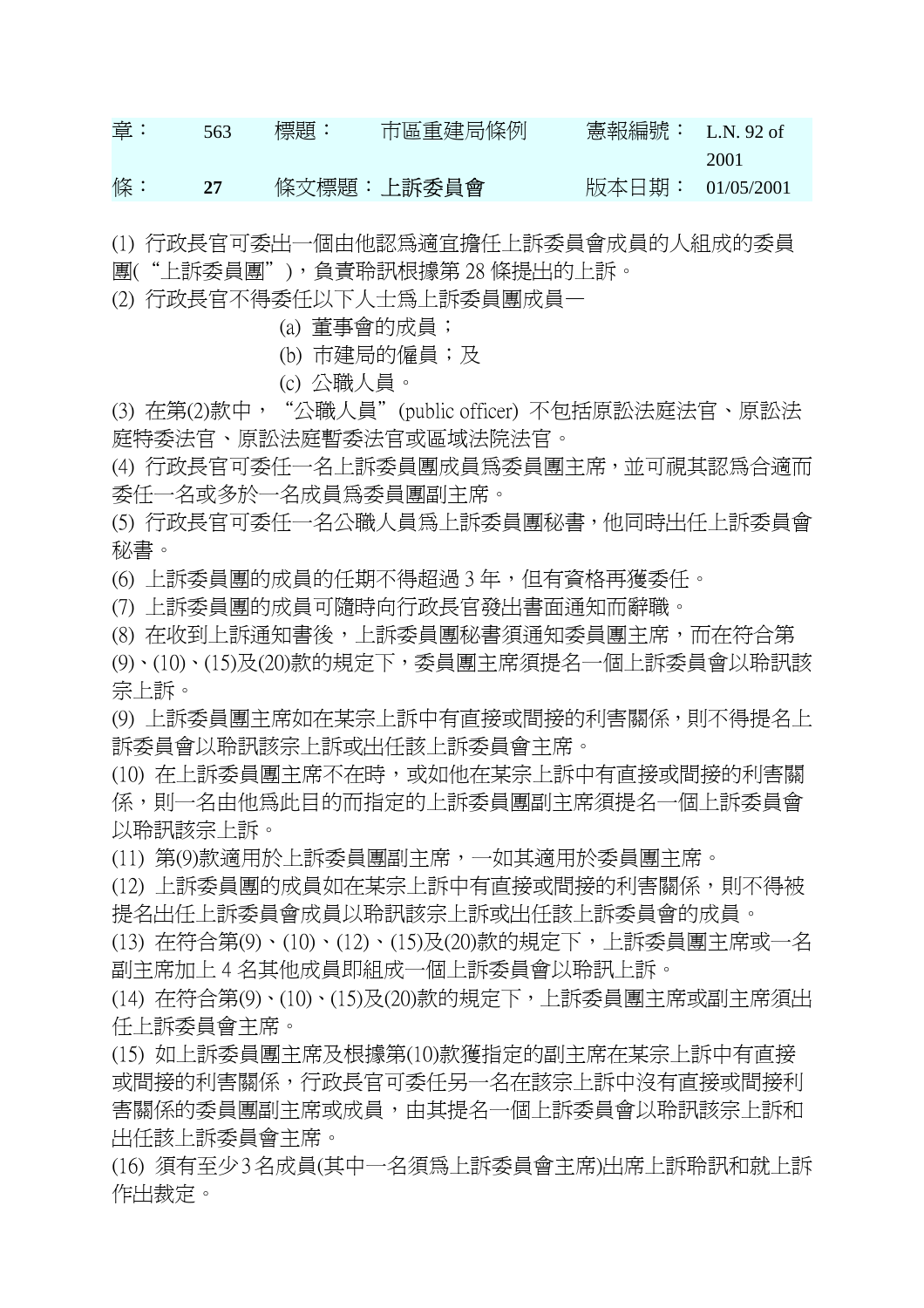(17) 上訴委員會須聆訊上訴,而有待上訴委員會所裁定的問題須由聆訊上訴 的成員以過半數票裁定。

(18) 如聆訊上訴的成員就任何待上訴裁定的問題所投的票出現票數均等,則 上訴委員會主席除原有的一票外,還可投決定票。

(19) 除非成員曾出席所有就有關上訴所舉行的上訴委員會聆訊,否則他不得 參與裁定上訴委員會所面對的問題。

\_\_\_\_\_\_\_\_\_\_\_\_\_\_\_\_\_\_\_\_\_\_\_\_\_\_\_\_\_\_\_\_\_\_\_\_\_\_

(20) 如上訴委員團主席因傷病或不在香港而不能行使其職能—

(a) 則根據第(10)款獲指定的副主席須署理主席一職;或

(b) 而根據第(10)款獲指定的副主席亦不能署理主席一職,

則行政長官可委任另一名副主席或成員署理主席一職。

(21) 上訴委員會主席及其成員可獲由財政司司長決定的薪酬及津貼。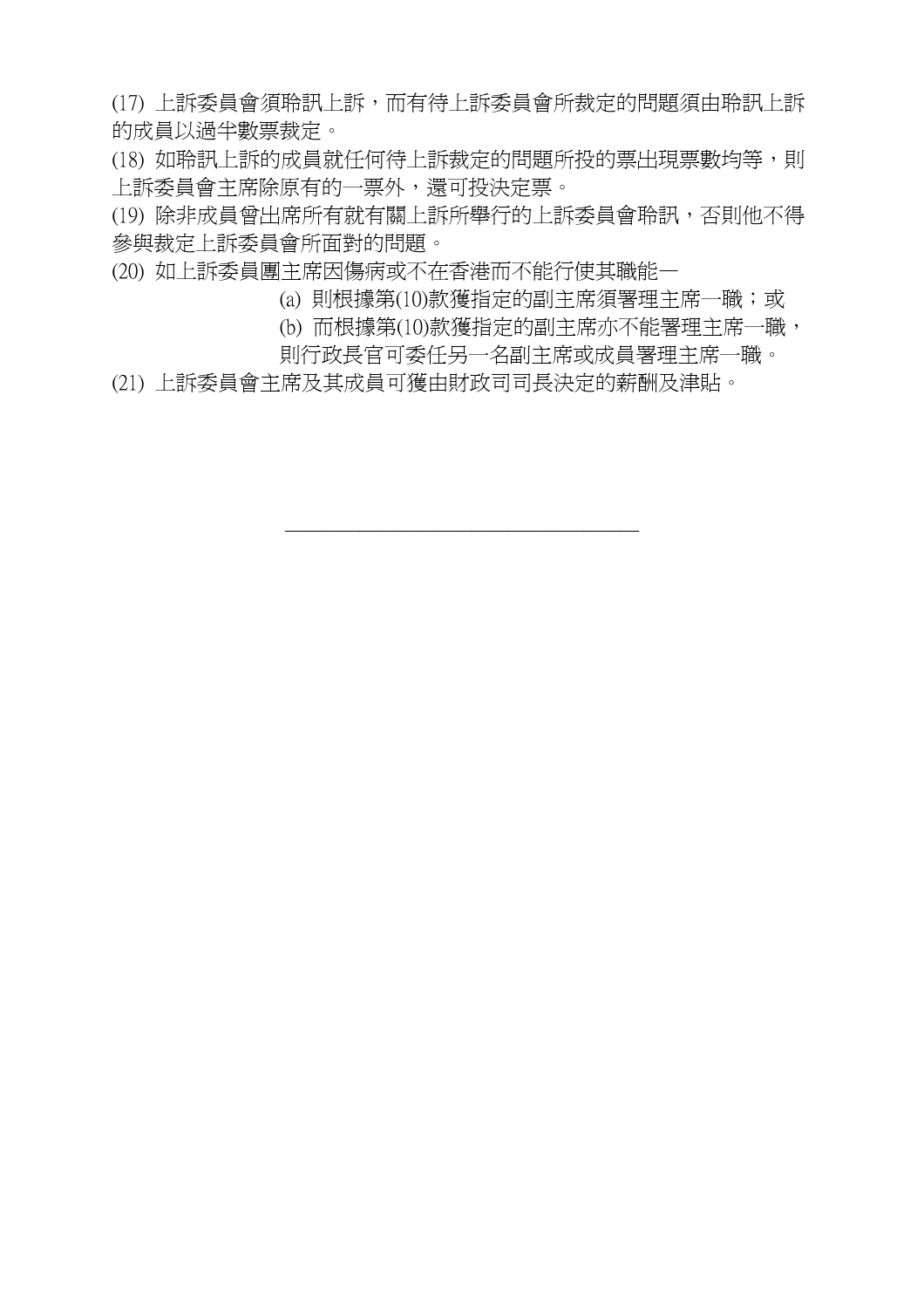| Chapter: 220 |          | Title:   | <b>MUNICIPAL SERVICES Gazette</b>                     |         | L.N. 320 of |
|--------------|----------|----------|-------------------------------------------------------|---------|-------------|
|              |          |          | <b>APPEALS BOARD</b>                                  | Number: | 1999        |
|              |          |          | <b>ORDINANCE</b>                                      |         |             |
| Section:     | $\sim$ 5 | Heading: | <b>Persons excluded from</b> Version Date: 01/01/2000 |         |             |
|              |          |          | membership                                            |         |             |

(1) For the purposes of an appeal, the Board shall not include a person who, or a member of a body which, was involved in making the relevant administrative decision or the appeal board decision or a decision confirmed, varied, suspended or cancelled by the appeal board decision. (2) Subsection (1) does not apply if the person or other body was involved in making the administrative decision, the appeal board decision or other decision only to the extent of delegating the power to make the administrative decision, the appeal board decision or other decision.

(Enacted 1990. Replaced 78 of 1999 s. 7)

| Section: | 6 | Heading: | Chairman,                | Version Date: $01/01/2000$ |  |
|----------|---|----------|--------------------------|----------------------------|--|
|          |   |          | Vice-chairman, Secretary |                            |  |
|          |   |          | and panel members        |                            |  |

\_\_\_\_\_\_\_\_\_\_\_\_\_\_\_\_\_\_\_\_\_\_\_\_\_\_\_\_\_\_\_\_\_\_\_\_\_\_

(1) The Chief Executive shall appoint-

(a) a legally qualified person to be the Chairman of the Board;

(b) a Secretary to the Board;

(c) a panel of persons who are not public officers and whom he considers suitable for nomination as members of the Board under section 3(3)(b). (Replaced 78 of 1999 s. 7)

(2) The Chief Executive may appoint one or more persons who are legally qualified as Vice-chairmen of the Board. (Replaced 78 of 1999 s. 7)

(3) All appointments under this section shall be notified in the Gazette and, except in the case of the Secretary, shall be for a term of 3 years.

(4) Any person appointed under this section may be re-appointed, and may resign by notice in writing to the Chief Executive.

(5) Where a person ceases to be Chairman, Vice-chairman or a member of a panel appointed under subsection  $(1)(c)$ , and at the time of that event the person is involved in the hearing of an appeal to the Board, that person may continue to hear and determine that appeal. (Amended 78 of 1999 s. 7)

(6) In this section, "legally qualified" (具有法律專業資格) means qualified for appointment as a District Judge under section 5 of the District Court Ordinance (Cap 336).

(Enacted 1990. Amended 59 of 1999 s. 3)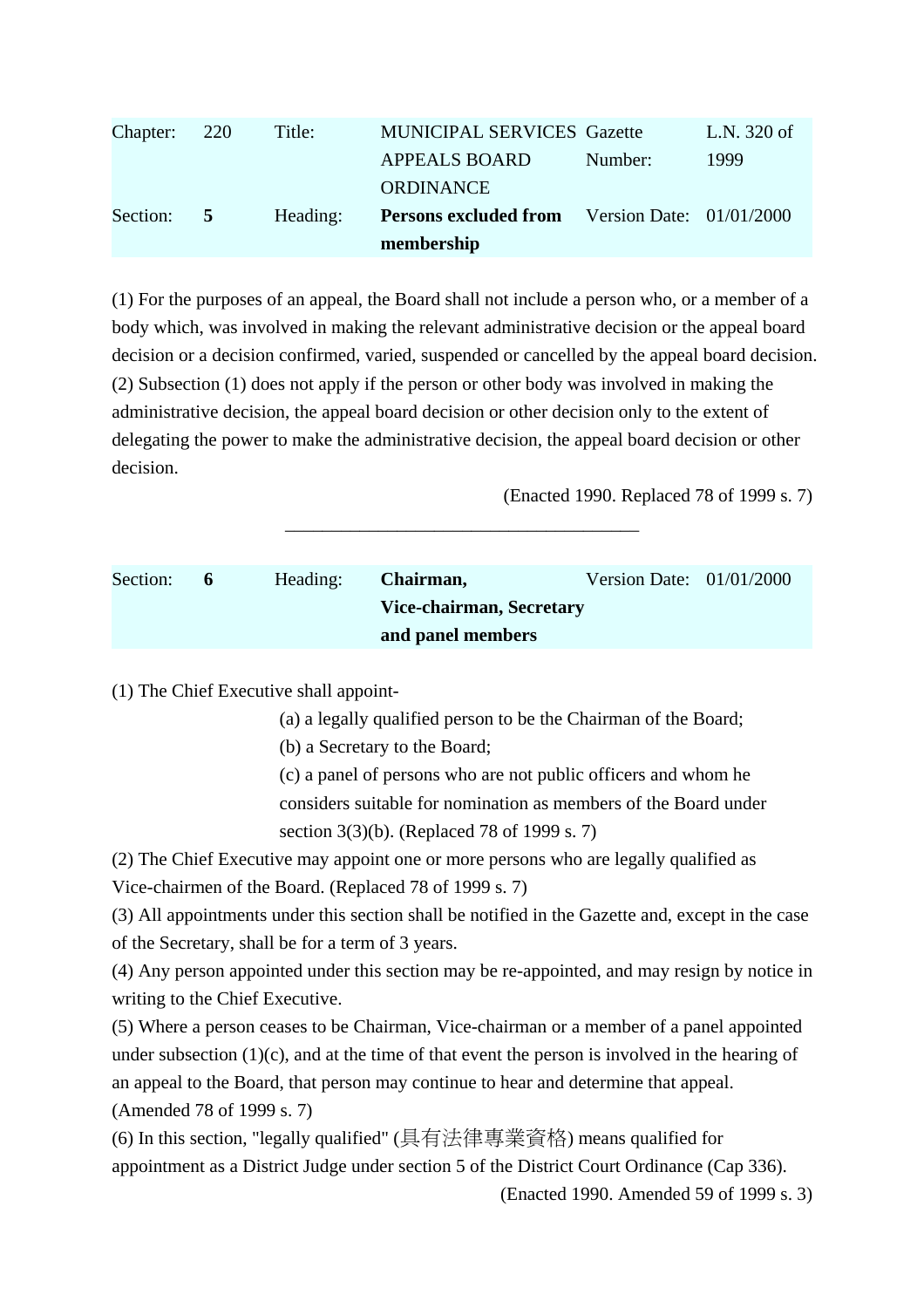| 章: | 220 | 標題: | 市政服務上訴委員會 憲報編號: L.N. 320 of     |      |
|----|-----|-----|---------------------------------|------|
|    |     |     | 條例                              | 1999 |
| 條: | 5   |     | 條文標題:不得成為委員會成員 版本日期: 01/01/2000 |      |
|    |     |     | 的人                              |      |

(1) 委員會在處理上訴時,不得包括曾參與作出有關決定的人,或曾參與作出 該決定的團體的成員,在本條中,"有關決定"指有關的行政決定或上訴委 員會決定,或由該上訴委員會決定所確認、更改或取消的決定,或因該上訴 委員會決定而暫緩執行的決定。

(2) 如該人或該團體參與作出有關決定的方式,只限於轉授權力給別人作出該 決定,則第(1)款並不適用。

\_\_\_\_\_\_\_\_\_\_\_\_\_\_\_\_\_\_\_\_\_\_\_\_\_\_\_\_\_\_\_\_\_\_\_\_\_\_

(1990 年制定。由 1999 年第 78 號第 7 條代替)

## 條: **6** 條文標題:主席、副主席、秘書及 版本日期: 01/01/2000 審裁小組成員

(1) 行政長官須委出─

(a) 一名具有法律專業資格的人為委員會主席;

(b) 一名委員會秘書;

(c) 一個審裁小組,其成員須不是公職人員,且須是行政長 官認為適合根據第 3(3)(b)條指定為委員會成員的人。 (由

1999 年第 78 號第 7 條代替)

(2) 行政長官可委任一名或多於一名具有法律專業資格的人為委員會副主席。 (由 1999 年第 78 號第 7 條代替)

(3) 所有根據本條作出的委任須在憲報公布;除秘書外,所有委任的任期均為 3 年。

(4) 根據本條獲委任的人可再獲委任,並可用書面通知方式向行政長官提出辭 職。

(5) 凡任何人停止擔任主席、副主席時,或停止擔任根據第(1)(c)款委任的審裁 小組成員時,正在參與聆訊已向委員會提出的上訴,則他仍可繼續聆訊該宗 上訴,並作出裁決。 (由 1999 年第 78 號第 7 條修訂)

(6) 在本條中,"具有法律專業資格"(legally qualified) 指具有根據《區域法院 條例》(第 336 章)第 5 條可獲委任為區域法院法官的資格。 (由 1998 年第 25 號第 2 條修訂)

\_\_\_\_\_\_\_\_\_\_\_\_\_\_\_\_\_\_\_\_\_\_\_\_\_\_\_\_\_\_\_\_\_\_\_\_\_\_

(1990 年制定。由 1999 年第 59 號第 3 條修訂)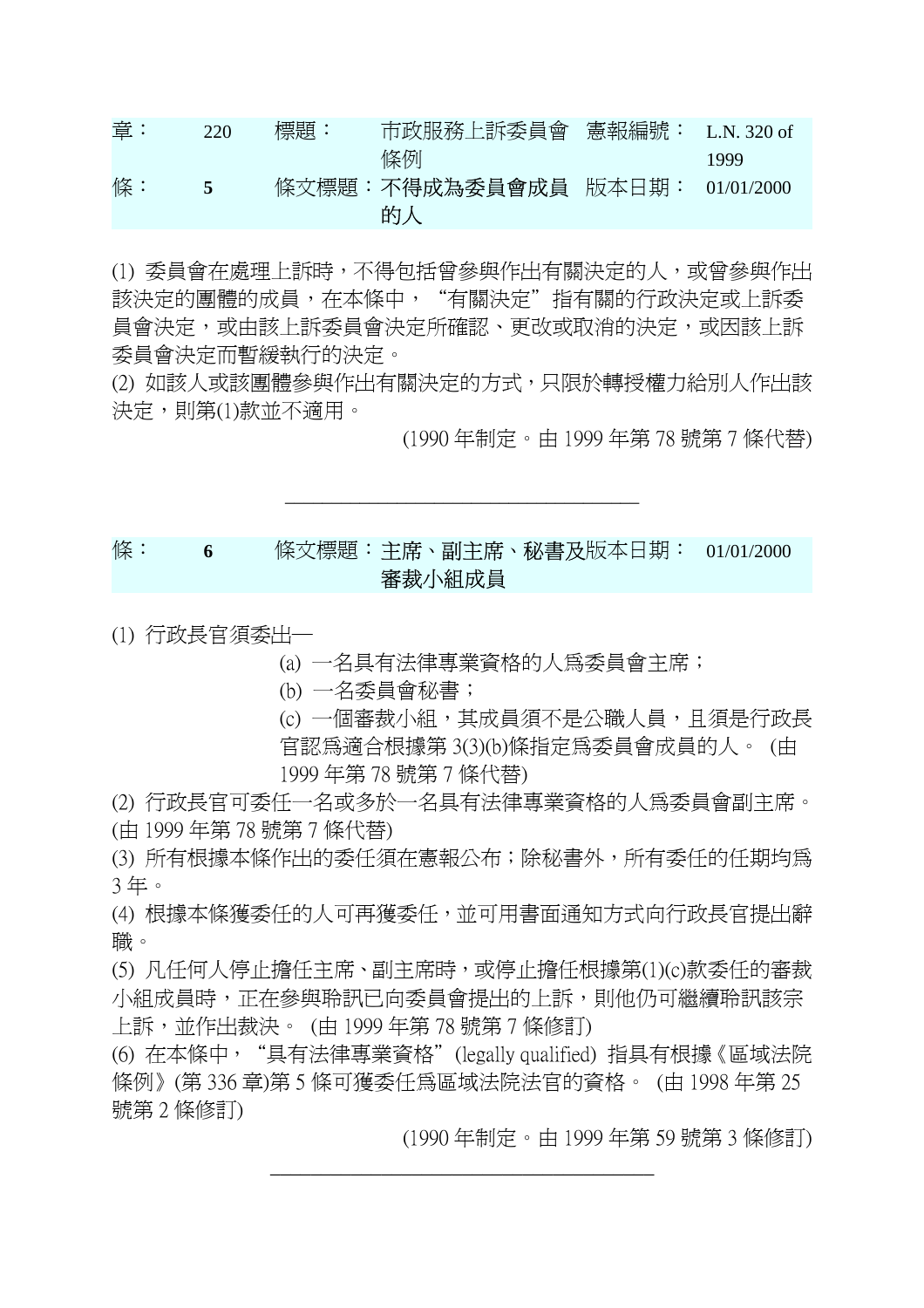| Chapter: 106 |     | Title:   | TELECOMMUNICATIONSGazette |                            | 36 of 2000 |
|--------------|-----|----------|---------------------------|----------------------------|------------|
|              |     |          | <b>ORDINANCE</b>          | Number:                    |            |
| Section:     | 32M | Heading: | <b>Establishment and</b>  | Version Date: $16/06/2000$ |            |
|              |     |          | membership of Appeal      |                            |            |
|              |     |          | <b>Board</b>              |                            |            |

(1) There is hereby established an appeal board called in English the "Telecommunications (Competition Provisions) Appeal Board" and in Chinese the "電訊(競爭條文)上訴委員 會".

(2) Subject to subsections (3) and (4), the Chief Executive shall appoint a person to be the Chairman of the Appeal Board and such other persons as he thinks fit to be Deputy Chairmen of the Appeal Board.

(3) A person shall not be appointed under subsection (2) unless the person is eligible to be appointed a judge of the High Court under section 9 of the High Court Ordinance (Cap 4). (4) Subject to subsections (7) and (8), the Chairman and a Deputy Chairman shall each be appointed for a term of not more than 2 years but may be reappointed.

(5) The Chief Executive shall appoint a panel of persons not being public officers whom he considers suitable for appointment under section  $32O(1)(a)(ii)$  as members of the Appeal Board.

(6) An appointment under subsection (2) or (5) shall be notified in the Gazette.

(7) The Chairman, a Deputy Chairman or a panel member may at any time resign by notice in writing to the Chief Executive.

(8) The Chief Executive may revoke the appointment of the Chairman, a Deputy Chairman or a panel member on the ground of incapacity, bankruptcy, neglect of duty or misconduct proved to the satisfaction of the Chief Executive.

(9) The remuneration, if any, of the Chairman, a Deputy Chairman and a panel member shall be paid at a rate that the Financial Secretary determines.

\_\_\_\_\_\_\_\_\_\_\_\_\_\_\_\_\_\_\_\_\_\_\_\_\_\_\_\_\_\_\_\_\_\_\_\_\_\_

(Part VC added 36 of 2000 s. 17)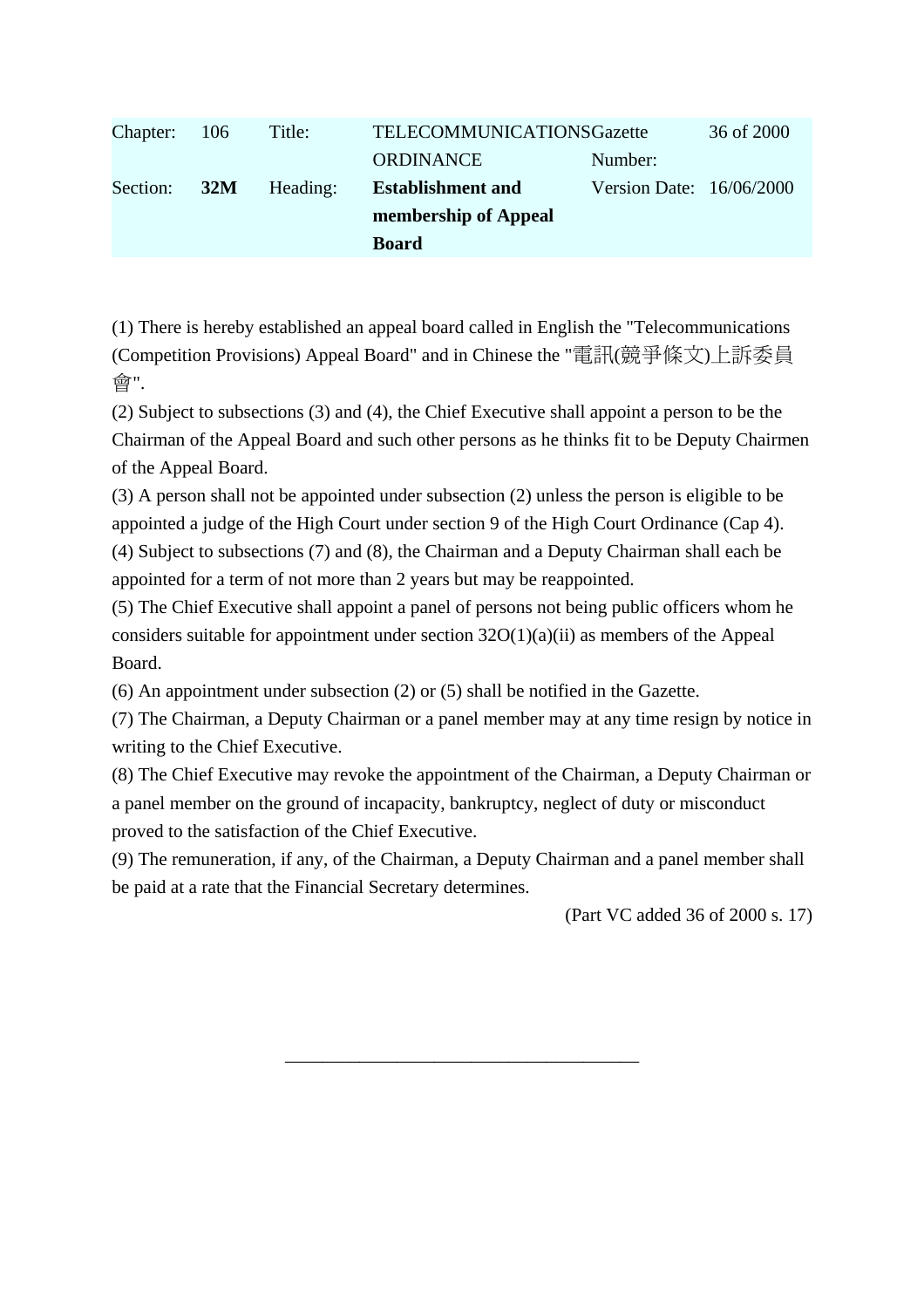| 章: | 106 | 標題: | 電訊條例                                    | 憲報編號: 36 of 2000 |  |
|----|-----|-----|-----------------------------------------|------------------|--|
| 條: | 32M |     | - 條文標題:上訴委員會的成立及 - 版本日期: - 16/06/2000 - |                  |  |
|    |     |     | 成員資格                                    |                  |  |

(1) 現成立一個中文名稱為"電訊(競爭條文)上訴委員會"而英文名稱為

"Telecommunications (Competition Provisions) Appeal Board" 的上訴委員會。

(2) 在第(3)及(4)款的規限下,行政長官須委任一名人士擔任上訴委員會主席, 並須委任行政長官認為合適的若干名其他人士擔任上訴委員會副主席。

(3) 根據《高等法院條例》(第 4 章)第 9 條有資格獲委任為高等法院法官的人 方可根據第(2)款獲委任。

(4) 除第(7)及(8)款另有規定外,主席及副主席的任期均不得超過 2 年,但可獲 再度委任。

(5) 行政長官須委任他認為適合根據第 32O(1)(a)(ii)條獲委任為上訴委員會成 員的並非公職人員的人士,組成一個備選委員小組。

(6) 根據第(2)或(5)款作出的委任須在憲報公布。

(7) 主席、副主席或任何備選委員可隨時向行政長官發出書面通知而辭職。

(8) 如有證明令行政長官信納主席、任何副主席或任何備選委員喪失執行職能 的能力、破產、疏於職守或有不當行為,行政長官可基於該等理由而撤銷他 的委任。

(9) 主席、副主席及備選委員的酬金(如有的話)的款額由財政司司長決定。 (第 VC 部由 2000 年第 36 號第 17 條增補)

\_\_\_\_\_\_\_\_\_\_\_\_\_\_\_\_\_\_\_\_\_\_\_\_\_\_\_\_\_\_\_\_\_\_\_\_\_\_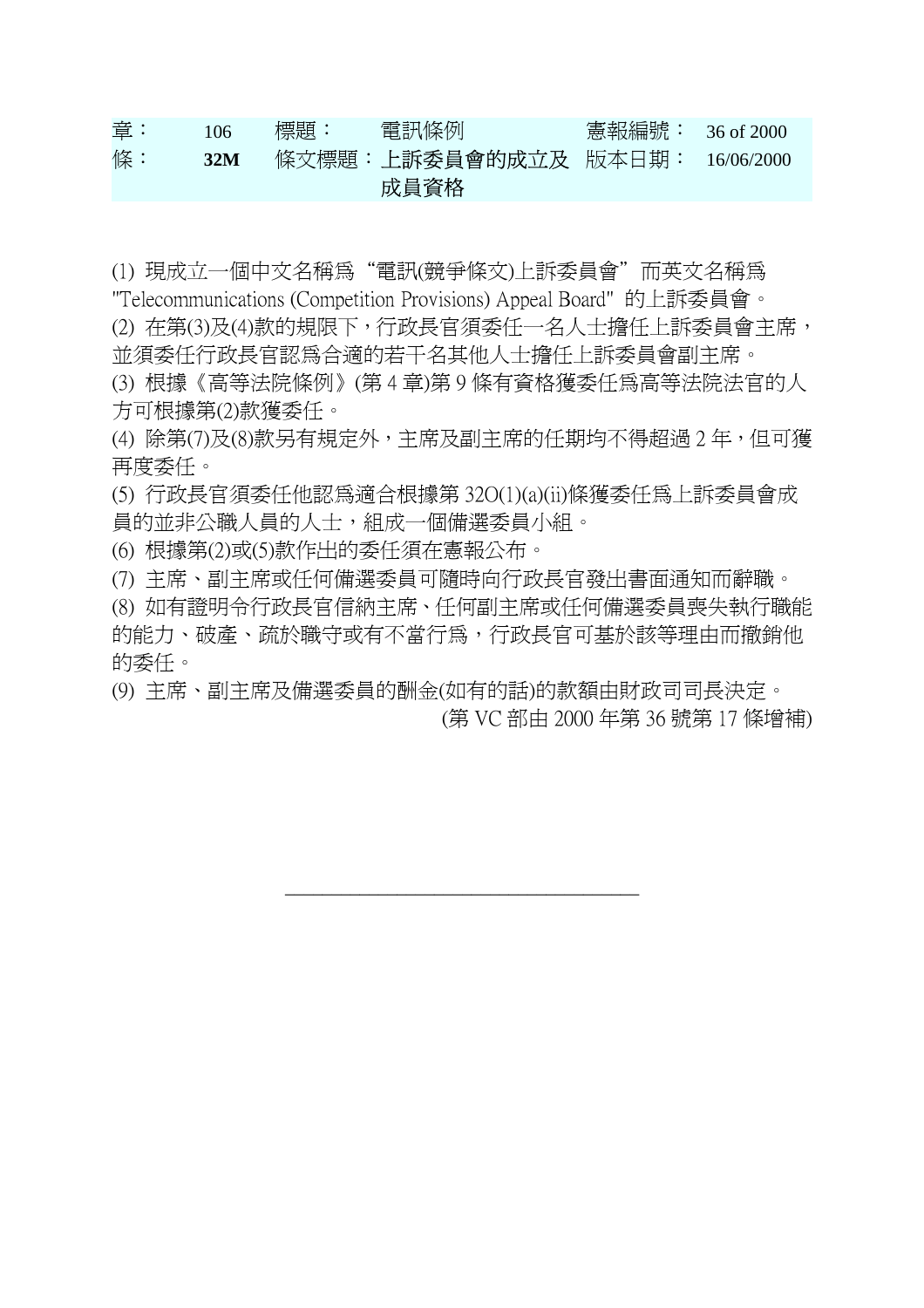| Chapter: 499 | Title:   | <b>ENVIRONMENTAL</b>      | Gazette | L.N. 70 of               |
|--------------|----------|---------------------------|---------|--------------------------|
|              |          | <b>IMPACT</b>             | Number: | 1998                     |
|              |          | <b>ASSESSMENT</b>         |         |                          |
|              |          | <b>ORDINANCE</b>          |         |                          |
| Section: 18  | Heading: | <b>Appeal Board panel</b> |         | Version Date: 01/04/1998 |

Remarks: Adaptation amendments retroactively made - see 34 of 2000 s. 3

(1) The Appeal Board shall determine an appeal under this Ordinance.

(2) The Chief Executive shall appoint as Chairman of the Appeal Board panel a person who is qualified for appointment as a District Judge under section 5 of the District Court Ordinance (Cap 336).

(3) The Chief Executive may appoint as Deputy Chairman of the Appeal Board panel a person who is qualified for appointment as a District Judge under section 5 of the District Court Ordinance (Cap 336) who may act as Chairman in his absence.

(4) The Chairman, a Deputy Chairman and a person appointed to the Appeal Board panel are appointed for a term of 3 years but may be reappointed.

(5) The Chief Executive shall appoint a panel of persons whom he considers suitable for appointment as members of the Appeal Board to hear any appeal under this Ordinance.

(6) An appointment under subsection (2), (3) or (5) is to be notified in the Gazette.

(7) The Chairman, a Deputy Chairman and a person appointed to the Appeal Board panel may at any time resign by notice in writing to the Chief Executive.

\_\_\_\_\_\_\_\_\_\_\_\_\_\_\_\_\_\_\_\_\_\_\_\_\_\_\_\_\_\_\_\_\_\_\_\_\_\_

(Amended 34 of 2000 s. 3)